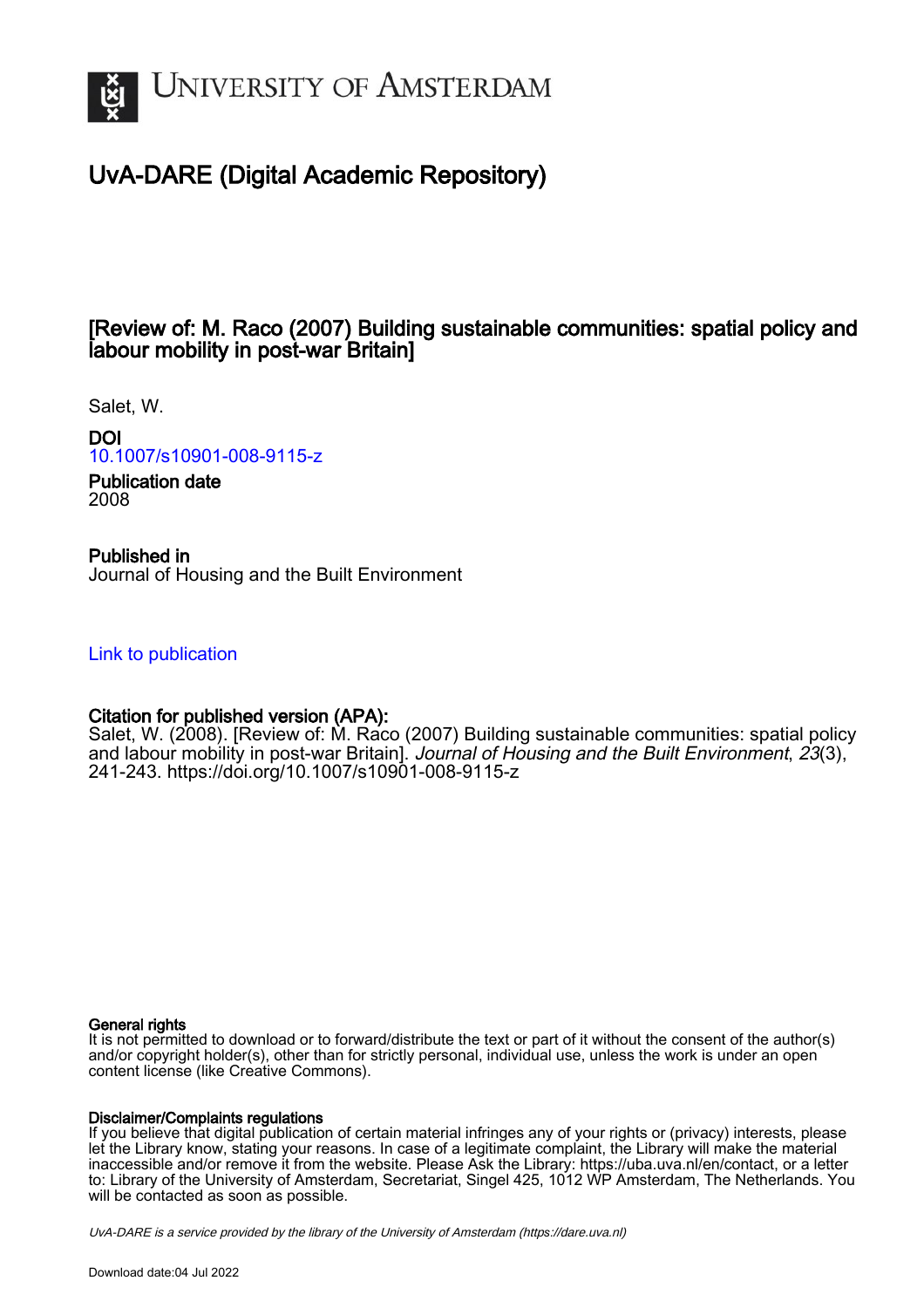BOOK REVIEW

#### Book Review

Willem Salet

Published online: 1 July 2008 The Author(s) 2008

Mike Raco, Building Sustainable Communities: Spatial Policy and Labour Mobility in Post-War Britain, The Policy Press, Bristol, 2007, p. 267, ISBN 9781861347435

Although the metaphorical title of Mike Raco's newest book seems to promise an exploration of the ecological potential of communities, the subtitle immediately clarifies his real intention: to examine the mobility of labour in post-war English spatial policies. The book is well structured. After conceptualising sustainable communities with respect to place-making and labour-market-building in the first part, the high points of post-war spatial policy are empirically investigated in two periods: 1945–1979 and 1979–2006. Raco systemically examines the labour policies that were to change the quality of labour in certain places in order to create more balanced communities. Surprisingly, this labourfocused spatial policy appears to be almost absent from the spatial scientific research agenda. Of course, since Alan Scott and in particular Richard Florida successfully injected the urban agenda to promote the 'creative class' and its 'knowledge workers', the meaning of labour cannot be said to have been neglected in spatial research. But Raco's sound empiricism demonstrates the historical differentiation of making spatial policies by binding key workers to urban communities. He analyses the most important episodes of spatial labour policies in England since WW2.

After a conceptual explanation of the coherence of labour and space, the empirical analysis starts in the first stage of post-war spatial policies (1945–1979). During the war, labour had been successfully distributed in order to serve the extraordinary needs of the war economy. After the war, some of these experiences were to be continued for the enhancement of regional growth in peripheral developmental areas. The goals of regional economic development required the relocation of particular types of workers, namely those possessing the necessary skills and entrepreneurial drive to enhance economic growth. Directed mobility of key workers became a crucial instrument of national policies on behalf of *regional development*. At a local level, however, these policies were not without

W. Salet  $(\boxtimes)$ 

Faculty of Social and Behavioral Sciences, University of Amsterdam, Nieuwe Prinsengracht 130, 1018, VZ, Amsterdam, Netherlands e-mail: w.g.m.salet@uva.nl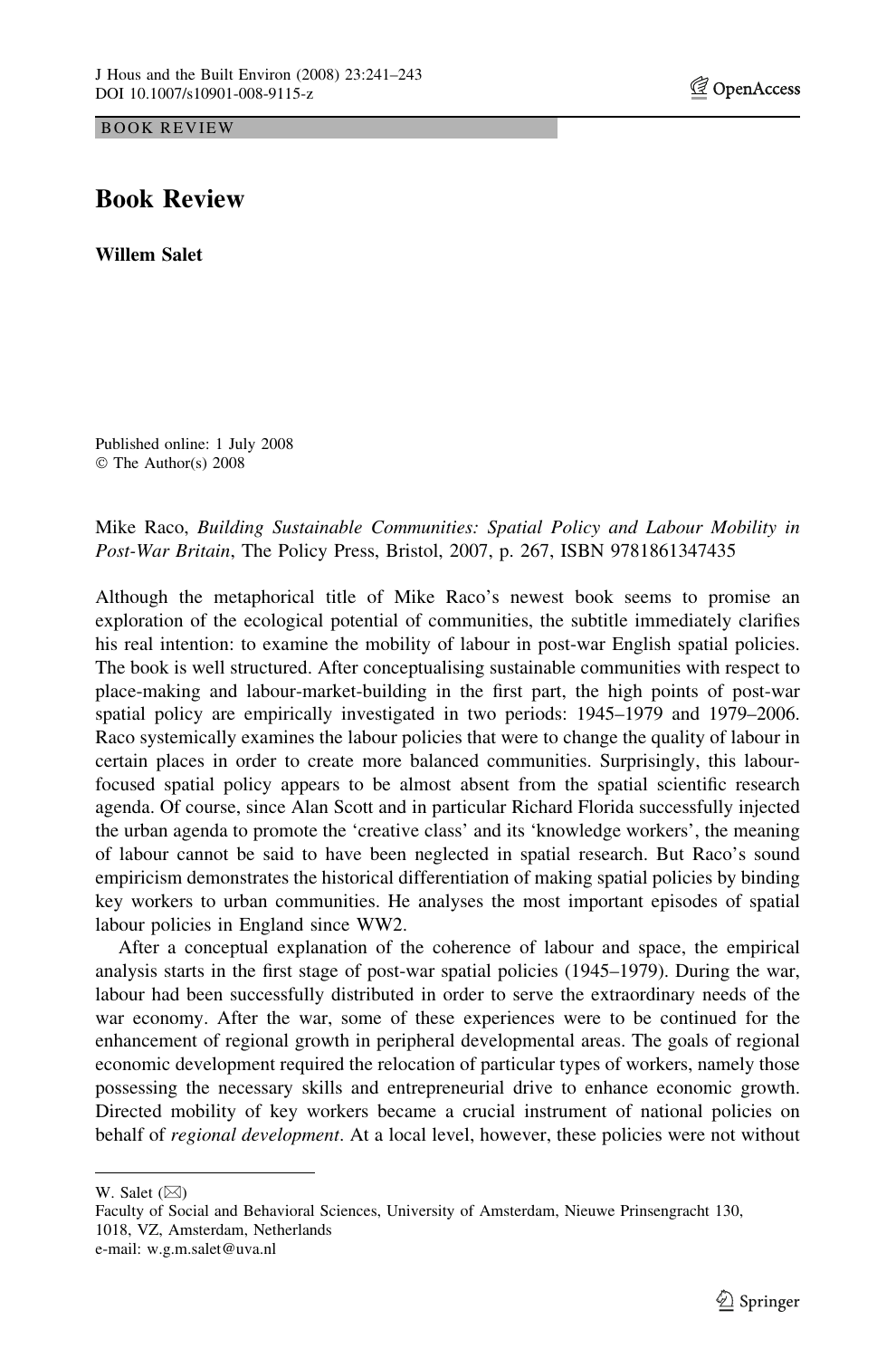controversy. Bringing external key workers into a privileged position on a tightened housing market is not the quickest path to popularity among the local population. Also declaring some jobs as 'key work' creates envy in other branches. The spatialisation of labour policy appeared to be far from uncontested.

The next episode of playing the labour card in spatial policies regards the *new town* policies. New town policies wrestled from scratch with the high ambition of creating a balanced social order. There was a clear recognition that industries and their workers were key objects for the new town policies. Here again, Mike Raco's investigation reveals the sensibility of mobility policies that attempt to seduce selected groups of key workers and entrepreneurs to selected spaces and to get these groups settled in certain new towns. He points at the selective character of place imaginations and at the contested and controversial politics of mobility. Eventually it turned out to be almost impossible to control the actual movements on the labour market, and instead of getting balanced communities the new towns developed far more selectively. The next trajectory in this fascinating voyage of discovery concerns the post-war emigration and immigration policies. Since the 1950s, migration policy became closely related to the agenda of 'rebalancing' labour markets in expanding areas. Balanced community-building got more political priority in many cities because of the racial and cultural differences of migrants. The visible concentration of immigrant communities in poor urban areas became politically contested and gave rise to spatial dispersal policies. On the other hand, powerful tendencies on the expanding economic market required more unskilled—or relatively low-skilled—hands in order to fill the vacancies that were no longer filled by native workers. Both divergent pressures on the labour market impacted spatial planning. Also the movement of UK migrants to the Dominion territories became subject to spatial planning policies. It appeared to be impossible to prevent the out-migration of persons who were considered key workers of British industry, but efforts were made to prioritise the migration of surplus workers.

In the final stage of post-war spatial policy (1979–2006) regional competitiveness became the leading political mission. Regional divergence was no longer considered a problem by the Thatcher government but an outcome of the selection of market processes, which had to be sustained by spatial policies rather than being constrained via redistribution. Labour mobility was conceptualised as a product of market changes and individual choices of workers. In the same spirit the Major government focused on the creation of a reliable investment environment on behalf of entrepreneurship, regional capacity-building and local autonomy. Also the Labour government (Blair) accepted the reality of the modernising economies and embraced the economic conditions of new regionalism. The out-migration of key workers to areas with higher wages was considered as a vital adjustment to economic requirements. The government accepted the regional variation of skills but simultaneously developed a very active skills policy as a vehicle to meet the conditions of international competitiveness. So, in the final post-war stage, all governments moved from the spatial distribution of labour to new strategies of capacity-building within spaces. The movement of labour became to be considered a 'natural' process instead of a vehicle for distribution policy. At the same time however, places were encouraged to develop the qualities that might attract the best mobile workers in extremely competitive circumstances. Whereas the government no longer sponsored the movement of labour, the crucial role of key workers (in particular creative workers) in regional economies had become even more important in new regional policies.

Overall, Mike Raco has produced a very impressive study of post-war labour-related planning policies. Its sound empirical base carries many lessons for contemporary policies. The book unfortunately only demonstrates the English experiences; the findings certainly